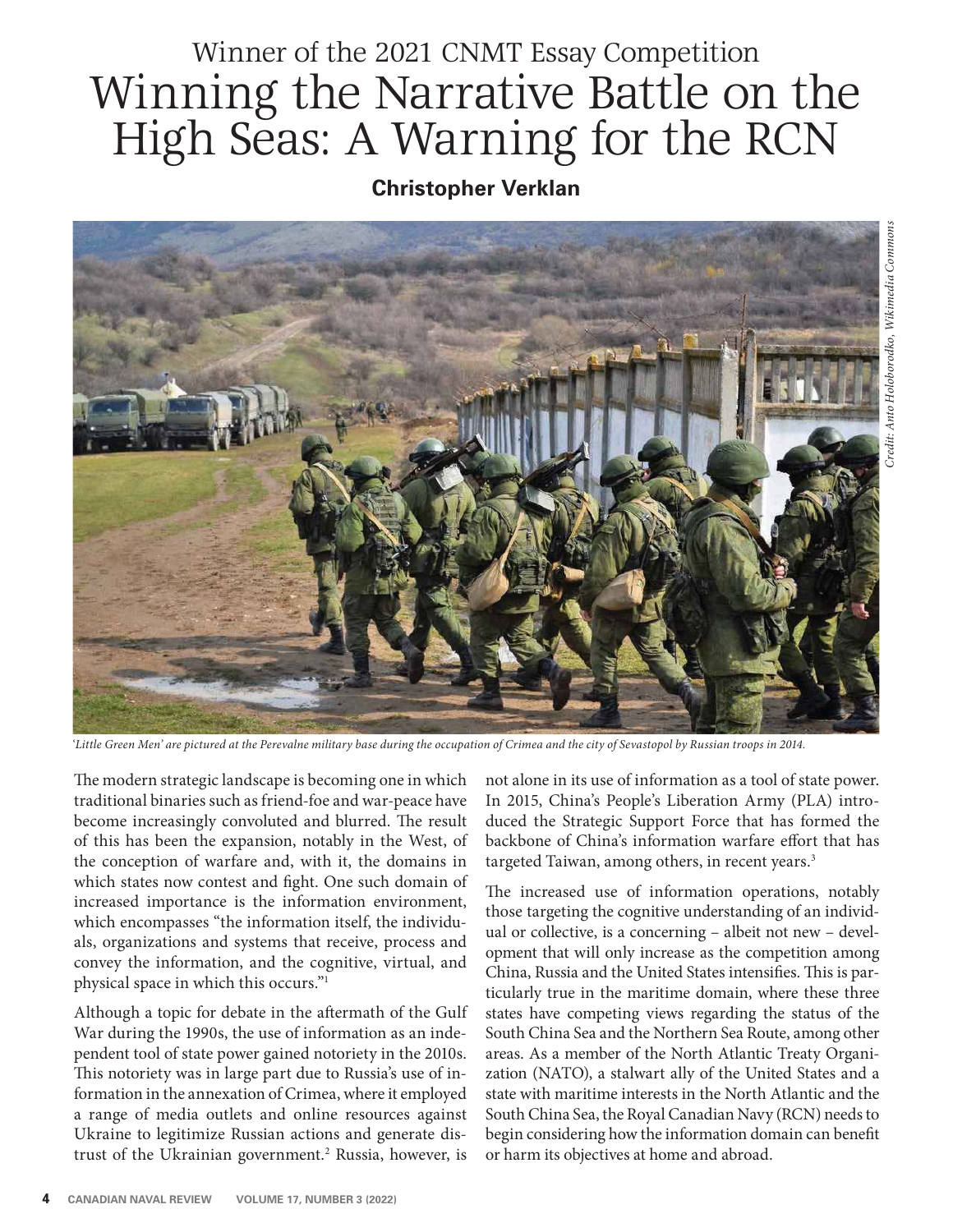Unfortunately, the intersection of information warfare and the maritime domain remains under-researched, particularly in a Canadian context. This article aims to rectify this oversight by examining the Black Sea incident that took place in June 2021 between the United Kingdom and Russia and exploring Canada's understanding of, as well as practices in, the information domain. The main finding of this research is that the RCN is ill-prepared to operate in this arena and needs to begin adapting its forces by improving its strategic communications efforts in the short term, and developing new doctrines, force structure and capabilities in the mid- to long term.

#### *e Black Sea Incident*

To ground this discussion of information warfare at sea, it is best to begin by reviewing a real-life case. The incident between the United Kingdom and Russia in the Black Sea in June 2021 serves as a representative case from which general insights can be drawn.

The beginnings of the incident can be traced back to March and April 2021, when tensions between NATO and Russia were on the rise due to Russia's massing of military forces along its border with Ukraine in preparation for military exercises.<sup>4</sup> The build-up quickly led to concerns expressed by Ukraine, the European Union and the United States about the possibility of Russian aggression against Ukraine or the inadvertent escalation of the ongoing conflict in the country. These fears, however, proved to be unfounded as Russia did not escalate the conflict using its armed forces or those of its proxies in any meaningful way. Despite this, tensions continued to persist in part due to uncertainty regarding the number of troops and equipment that would remain in the area following the completion of the exercises.

The tensions, and the uncertainty regarding troop and equipment movements, necessitated a Western response to demonstrate solidarity with Ukraine. Aside from supportive rhetoric given by the G7 and NATO members, a notable way that this was done was by using naval diplomacy. The first indications of this came from the United States, which according to reports, planned on sending two warships into the Black Sea in a show of support for Ukraine and to monitor the Russian exercises taking place in the area.<sup>5</sup> This plan was later discarded to prevent escalating tensions with Russia. Instead, the United Kingdom sent two warships shortly thereafter, ostensibly as part of the Royal Navy's (RN) preplanned missions into the Black Sea.<sup>6</sup>

Regional tensions decreased slightly in the weeks that followed, and a joint Russia-US summit in Switzerland was held in June to discuss the conflict in Ukraine, among other aspects of their bilateral relationship. However, shortly after the summit, events in the Black Sea began to deteriorate once again. The first signs of this came on 18 June when automatic identification system (AIS) signals for HMS *Defender* and HNLMS *Evertsen* were spoofed to show that they had sailed to within two miles of Sevastopol in Crimea.<sup>7</sup> While the AIS tracks were quickly proven to be false by open-source researchers, the intent, aims and actors responsible for this incident remain unknown.8 Interestingly, just one week later – on 23 and 24 June, respectively – these same ships transited through Ukrainian territorial waters around the southern tip of Crimea. In both instances, Russia responded aggressively to what it claimed were incursions by foreign warships in its own territorial waters – using both air and naval forces to threaten and intimidate the transiting warships.<sup>9</sup>

The militarized reaction to the transiting warships is not surprising given Russia's regular use, notably of its aircraft, to harass NATO ships operating in the Black Sea. What is unique, however, is Russia's use of information in the days and weeks that followed in both English-language



*HNLMS Evertsen, HMS Defender and USS Laboon sail together in the Black Sea on 17 June 2021.*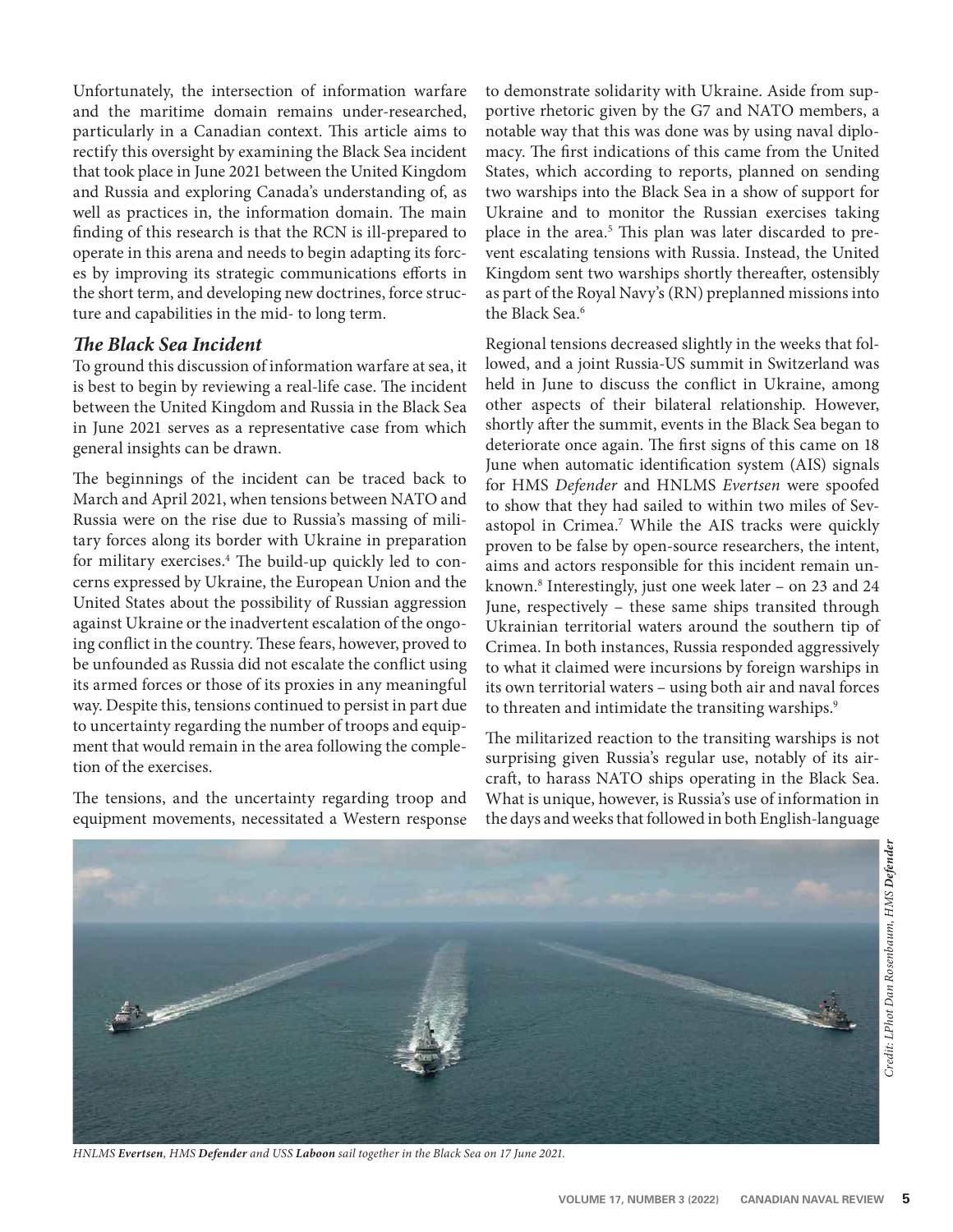*Table 1. Narratives pushed by various Russian news outlets about the UK following the Black Sea incident, classified by similarity.* 

| Interfax (Russian-language)                                                                              | RT (English-language)                                                                                                                                                                     | Tass (English-language)                                                                                            |
|----------------------------------------------------------------------------------------------------------|-------------------------------------------------------------------------------------------------------------------------------------------------------------------------------------------|--------------------------------------------------------------------------------------------------------------------|
| The passage of HMS Defender was an<br>unprecedented, dangerous provocation.                              | The passage of HMS Defender was an<br>unwarranted, unnecessary, counterpro-<br>ductive and irrational action.                                                                             |                                                                                                                    |
| The actions undertaken by the UK were<br>contradictory to international law.                             | The actions undertaken by the UK were<br>contradictory to international law (UN-<br>CLOS) and norms.                                                                                      | The UK's actions were designed to be<br>provocative, and increase revanchist<br>sentiment in Ukraine.              |
| NATO's activities in the Black Sea are<br>provocative, and anti-Russian in nature.                       | NATO's activities in the Black Sea are<br>aggressive, increase revanchist sentiment   have led to inadvertent escalation.<br>in Ukraine, and prevent real issues from<br>being addressed. | The actions undertaken by the UK could                                                                             |
| The Russian Federation's borders are in-<br>violable, and military force will be used<br>to defend them. | More severe consequences will be im-<br>posed by Russia in the future, should a<br>similar action occur again.                                                                            | Russia will choose to escalate should a<br>similar action occur again.                                             |
|                                                                                                          |                                                                                                                                                                                           | The actions undertaken by the UK would<br>not have occurred without approval,<br>direction from the United States. |

and Russian-language news outlets. Focusing on the case of HMS *Defender*, several narratives can be seen in the coverage that followed, as noted in Table 1.

Although the narratives surrounding the events have their differences, all three outlets promoted the Kremlin's core messaging, namely that: (1) the UK's actions in the Black Sea were provocative and uncalled for; (2) the UK's actions were contradictory to international law; and (3) such actions will lead to a stronger military response from Russia in the future. In doing so, Russia was able to advance the idea of itself as a victim of aggressive Western actions, undermine the UK's narrative that was predicated upon the right of innocent passage, and create a narrative to support its deterrent efforts in the region. Equally as important is that the messaging noted here is consistent with previous narratives advanced by the Kremlin such as NATO being an aggressive entity and Ukraine being a revanchist actor.

At a more granular level, these narratives were largely, though not entirely, based on statements from various Russian government officials. However, academics sympathetic to the Russian government's narratives were also used. For example, in an article published by *RT*, a Russian state-sponsored media outlet, a professor at the University of Ottawa concluded that:

sending signals by military means is a dangerous game, and best avoided. Sadly, it seems that in the UK, moral posturing takes precedence over sound strategic planning. Crimea is a long way from Britain. There's absolutely no need for British ships to be there, and in the long term, this action is unlikely to work to London's advantage.<sup>10</sup>

In addition to these efforts, audio-visual elements and leaked documents were used to delegitimize the UK's version of events, bolster Russia's narratives and justify Russia's actions.11

In contrast, the narrative of events communicated by the UK government largely followed the statement made by the Secretary of State for Defence Ben Wallace on 24 June, and corroborated by two journalists aboard HMS *Defender*. 12 Overall, this account stated that: (1) HMS *Defender* conducted an innocent passage through Ukrainian waters in accordance with international maritime law; (2) the actions of HMS *Defender*'s crew were courteous and professional, as compared to Russian units whose actions were at times neither safe or professional; and (3) Russia's claims of warning shots being fired and bombs being dropped in the path of HMS *Defender* were false.13

### *Information Warfare at Sea: Considerations for the RCN*

At a superficial level, Russia's efforts in the information domain in the case highlighted above forced the UK as well as the United States to respond in kind. However, beyond this, the case also highlights the need for a deeper understanding of how information warfare may be utilized to affect the perception of events that transpire at sea. For instance, how might the information domain be used to shape the area of operations prior to or following the operations themselves? How might information be used to benefit or harm domestic and international operations? Unfortunately for Canada, these questions have yet to be answered in a meaningful way by either the Canadian Armed Forces (CAF) or the RCN.

The primary reason for this appears to be a lack of attention and the slow pace at which large institutions such as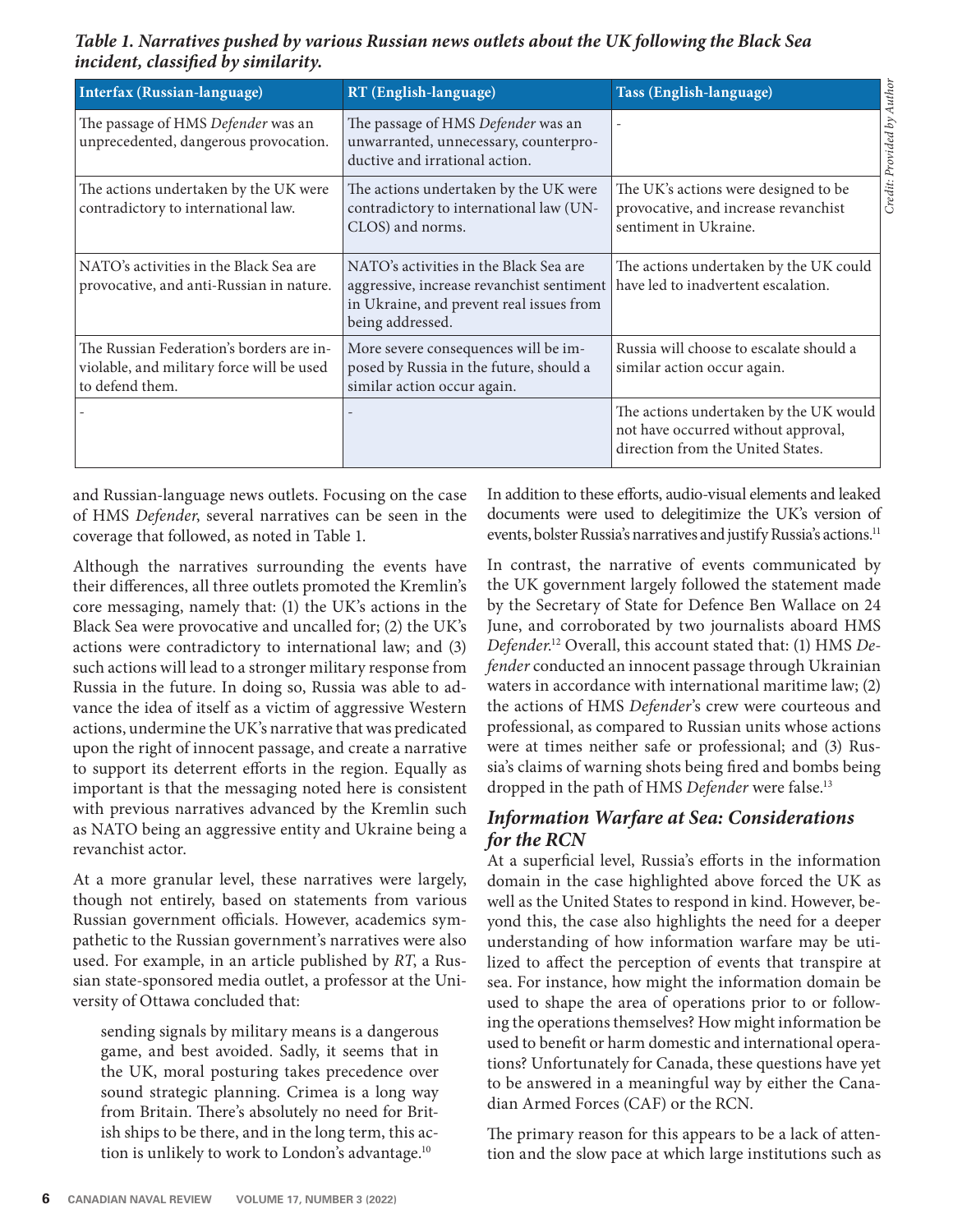

*HMS Defender, USS Laboon and HNLMS Evertsen in the Black Sea on 17 June 2021. A Russian Project 22160-class corvette watches in the background.*

the CAF and the RCN are able to implement change. For example, Canada's 2017 defence policy *Strong, Secure, En*gaged (SSE) briefly acknowledges the growing importance of grey zone warfare and the threats posed by information in this type of warfare.<sup>14</sup> It also highlights that improved information operations, including military-specific information operations, will be developed going forward.15 Yet it is unclear based on public documents what, if any, progress has been made – with the CAF likely still relying on part-time reservists to provide a full-time capability.

The *Pan-Domain Force Employment Concept*, which aims to modernize the CAF's approach to competing with and fighting Canada's adversaries, also recognizes the importance of the information domain. Notably, it explicitly states that:

The information domain has become the decisive domain in contemporary operations. Its centrality stems from the fact that actions in other domains inevitably have impacts in the information domain. Examples include both the transit of RCN vessels through international waters in the South and East China Seas, and *Op REASSUR-ANCE* in Latvia, which use actions in the maritime and land domains to achieve effects in the information domain.16

However, much like SSE, it does not prescribe specific actions for the CAF to undertake, despite providing a foundation for Canada's new approach to warfighting.

The lack of strategy and policy documents to guide the CAF, and the RCN, is not without consequences. A prime example of this can be seen in the Canadian army's effort as part of *Operation Reassurance*, in which Canada serves as the framework state for NATO's Enhanced Forward Presence (eFP) mission in Latvia. Here, Russia has become increasingly active in the information space, promoting narratives that undercut the Canadian army's credibility and portray NATO as an aggressive actor. In response to these narratives, a strategic communications cell was established to monitor the information environment and coordinate information operations. Aside from gaining and maintaining situational awareness in the information domain, this new cell has enabled the eFP to craft targeted outreach efforts to specific communities and regions and uncover signals in the information environment that could signal escalatory efforts by the Russians.<sup>17</sup>

Despite these successes, this effort has been hampered by several challenges, including: a reliance on other branches of government and third parties for data; a lack of program-specific funding; a lack of support from headquarters in Canada; and difficulties in integrating strategic objectives with the conventionally focused planning at the eFP headquarters. Taken as a whole, this has led to bureaucratic inefficiency and a degree of improvisation on the ground that has reduced the unity of effort and capabilities in this domain.18 To put this in more tangible terms, several years after the formation of the strategic communication cell, there are "no translators or cultural advisors attached to the cell. Cell members must use Google Translate to search online sources for Latvian- or Russian-language news articles, or simply to gather basic information about Latvian communities or individuals."19 This, naturally, is problematic given that knowing the language and culture of those with whom you are trying to communicate is essential to being able to accomplish information operations.

Although occurring on land rather than at sea, this example illustrates that the approach to the information domain is insufficient to meet the challenges of tomorrow. This, in turn, imposes costs on Canadian forces across all domains at the operational and strategic levels. For instance, without a successful military operation being



*A Transfer of Command Authority parade takes place for the enhanced Forward Presence Battle Group Latvia, at Camp Adazi training area in Latvia, 22 January 2021.*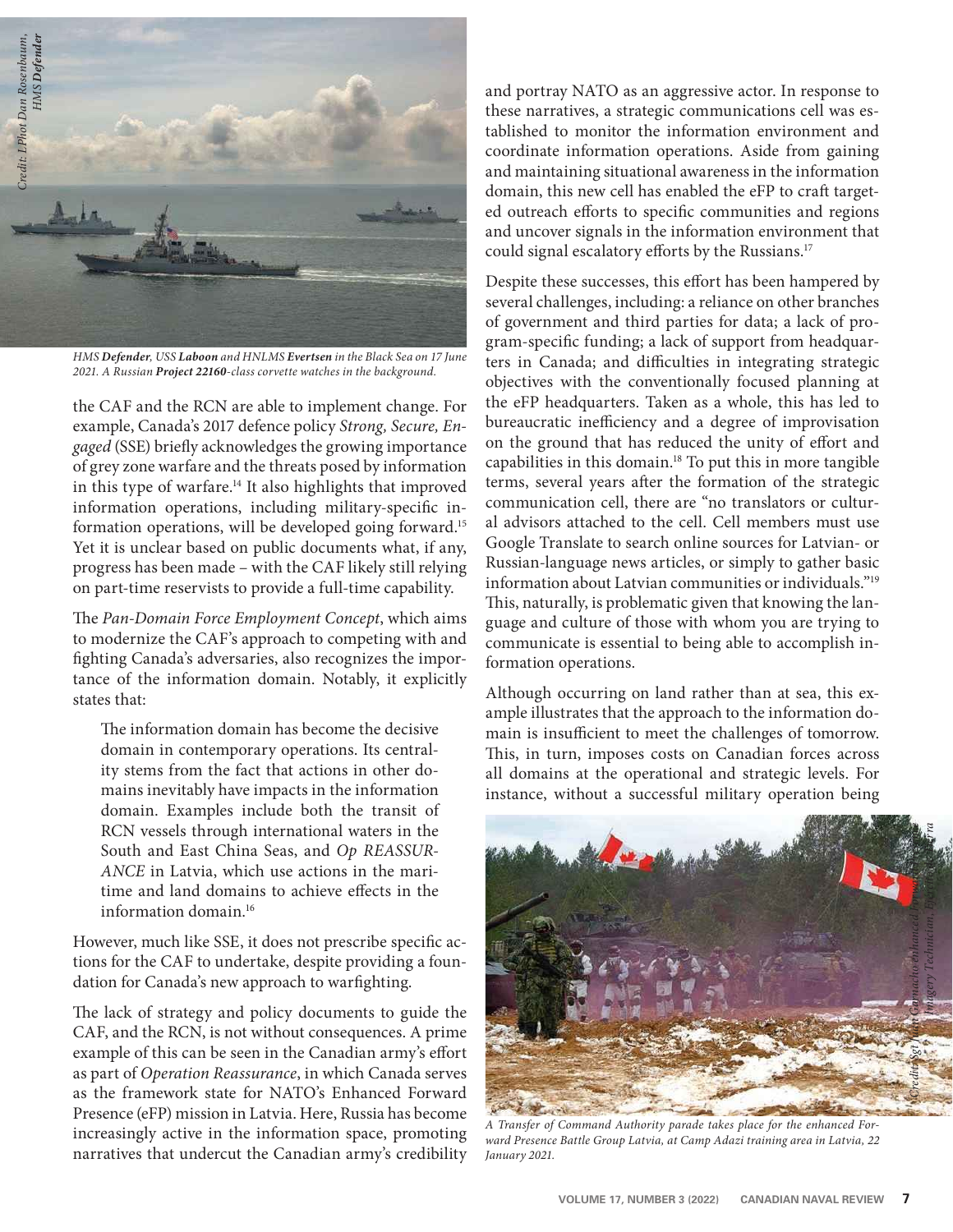translated to the information domain, adversaries can create wedges in domestic politics regarding the success of military forces on a given operation. Similarly, at the strategic level, adversaries could use information to delegitimize Canadian forces and their mission in the area – thereby undermining the strategy of Canada and its allies in a given area of operations.

This reality is particularly concerning as the strategic competition(s) between NATO and Russia, and China and the United States will likely have strong maritime and informational components. In the case of Russia, as evidenced above, the strong information and maritime focus is visible in its approach to the Black Sea. It can also be seen to some extent in the Arctic, where Russia has repeatedly called for the region to be a "zone of peace"20 despite building up its military forces in the region. Similarly, China has also crafted a strong domestic narrative surrounding the status of the South China Sea and has begun to legitimize its efforts in the Arctic by declaring itself a 'near-Arctic state.'

China's efforts in the information domain have recently affected Canada directly, with one Chinese-affiliated media outlet claiming in September 2021 that a Chinese sailor circumnavigating the Arctic was "illegally stopped" while transiting the Northwest Passage.<sup>21</sup> Canada has since denied that the vessel entered Canadian waters and stated that Transport Canada had informed the vessel's captain that the passage was closed to pleasure craft due to COVID-19.<sup>22</sup> The true intention behind this incident remains unclear, especially given the captain's ties to the Chinese government and his past support of China's maritime endeavours, including contesting waters in the East China Sea. However, it is likely that the voyage was an attempt to shape the information landscape to legitimize China's position as an Arctic actor and "write itself into the Arctic's history."23

This type of activity will only grow in the future as tensions continue to rise and as new disruptive technologies are utilized to enable larger and more targeted information operations to take place. Yet even without considering future trends in information warfare, the RCN needs to rethink its approach to the information domain to meet current challenges. Its approach should have the goal of achieving narrative dominance – i.e., ensuring that its narrative is the dominant one for the contested issue. In the short term, this requires that the RCN adopt ways to mitigate attempts by hostile actors to influence the domestic information environment by promoting resilience, engaging in shaping efforts and contesting hostile narratives (as, for example, was done by the CAF during the early stage of *Operation Laser*, the CAF response to the COVID-19 pandemic<sup>24</sup>).

While this approach can be proactive or reactive, there is room to improve the transparency, timeliness and reach of the RCN's current strategic communications. Some recommendations include:

- 1. Increasing the rapidity at which information is communicated to the public across all media platforms, with the goal of generating more timely and cohesive messaging.25
- 2. Increasing the transparency of the operations of Canadian ships by providing more frequent updates regarding transits and activities, beyond what is done by the monthly "Your Navy Today" operation updates.
- 3. Broadening the reach and accessibility of the RCN's communications by creating targeted communications for under-exposed demographics, and by legitimizing the RCN's actions by justifying their importance and rationale in basic terms that accord with Canadian beliefs and identity.

In the medium to long term, the RCN's efforts should move beyond denying hostile actors an uncontested permissive environment, and instead focus on developing a more agile strategic communications and information warfare force that is designed to generate influence and maintain narrative dominance abroad. To do so will require the RCN to:

- 1. Develop clear strategies and policies on information warfare in conjunction with the CAF that will enable the RCN to develop and adopt the relevant tactics, techniques and procedures to accomplish the goals identified by political guidance.
- 2. Develop an agile force structure that is capable of rapid and decentralized decision-making, with



*Water spouts appear as HMCS Calgary transits the Strait of Malacca during Operation Projection on 27 June 2021. China has regularly painted Western*